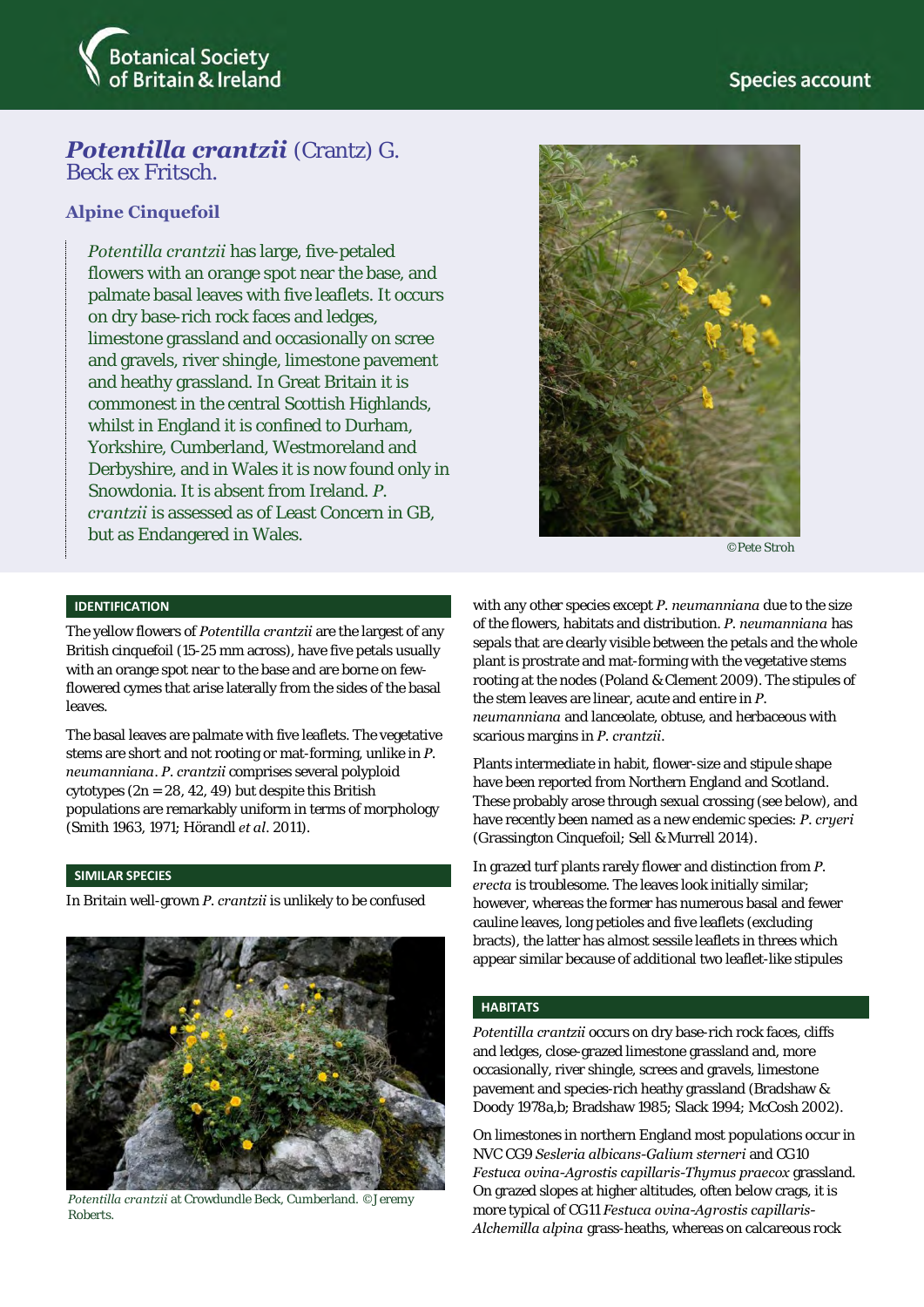### **Potentilla crantzii** (Crantz) G. Beck ex Fritsch.

outcrops, for example in the Breadalbanes, it mainly occurs in CG12 *Festuca ovina-Alchemilla alpina-Silene acaulis* dwarfherb vegetation, or where inaccessible to livestock and deer CG14 *Dryas octopetala-Silene acaulis* cliff-ledge communities. On less basic, inaccessible rock ledges it also occurs in U17 *Luzula sylvatica-Geum rivale* tall-herb vegetation.

### **BIOGEOGRAPHY**

*Potentilla crantzii* has an amphi-atlantic distribution in the Northern Hemisphere, extending from Central Asia and Scandinavia, across Greenland and as far as Hudson Bay in Northern Canada (Slack 1994). Its main distribution is in Europe where it belongs to the Eurosiberian Boreo-arctic Montane element (Preston & Hill 1997). In central and southern Europe it occurs in all the main mountain ranges mainly at altitudes above 800 m (Smith 1963); it also occurs in North Africa.

It descends to much lower altitudes in northern Europe, including the British Isles, where its altitudinal range is from 250 m in Assynt to just over 1000 m on Ben Lawers in Scotland and Snowdon in North Wales and 790 m on Hellvellyn in England.

In Britain it is most abundant in the Central Highlands of Scotland, especially Perthshire, with outlying populations on Skye, in East and West Ross, Sutherland and a few sites in Dumfries and Galloway. In England it is thought to be confined to Durham, Yorkshire (but see comments on *P. cryeri* in the Ecology section), Cumberland, Westmorland and



Distribution of *Potentilla crantzii* in Great Britain and Ireland.

Monks Dale in Derbyshire. In Wales it has been recorded from four peaks in Snowdonia and Breidden Hill in Montgomeryshire where it was last recorded in 1871 (Ellis 1983).

From the Tien Shan eastwards plants resembling *P. crantzii* occur amongst *P. gelida*, an Asian species from which *P. crantzii* was probably derived (Soják 2010).

### **ECOLOGY**

A long-lived non-rhizomatous polycarpic perennial with an unbranched woody rootstock. Purely vegetative spread appears restricted (unlike in *P. neumanniana*) and populations usually consist of discrete individuals, presumably established from seed, especially on rock ledges where plants are often protected from grazing animals (Smith 1963; Bradshaw & Doody 1978a, b). In closely grazed situations *P. crantzii* rarely produces seed due to herbivory by sheep and rabbits but appears to persist for long periods with no ill effect (Bradshaw 1985), with plants recorded on Widdybank Fell in Upper Teesdale doubling in size over several years (Bradshaw & Doody 1978b).

*P. crantzii* is a pseudogamous apomict i.e. the pollen only stimulates the formation of the seed (Smith 1963; Hörandl *et al*. 2011). Consequently, the offspring of such crosses usually closely resemble the female parent (i.e. maternal inheritance). However, the production of plants with much higher chromosome counts (e.g. 2n = 70) and intermediate characters suggests that limited sexual crossing can take place and this might account for intermediates between *P. crantzii* and *P. neumanniana* that occur in Northern England and Scotland (Briggs & Walters 1997). Sell & Murrell (2014), as noted above, have recently determined one of the intermediate populations in Yorkshire as a new endemic species: *P. cryeri*.

The conspicuous hermaphrodite flowers produced in June and July are mainly 'pollinated' by hoverflies (Slack 1994). Individual flowers produce 5-13 seeds; these are small  $(1.6 \times$ 1.2 mm; 0.4-0.8 mg) and have no specialized structures to aid dispersal. Consequently seed dispersal is expected to be localized although seeds can float for on average 15 days (up to 181 days), suggesting that water-borne dispersal may be an important mechanism for colonization of new sites (Danvind & Christer 1997).

*P. crantzii* is also known to produce a large and long-lived seed bank with significant regeneration having been reported from disturbed plots within long abandoned lowland calcareous grassland (Kalamees *et al*. 2012), an alpine heath (Klanderud 2010) and an alpine meadow (Olofsson & Shams 2007). In the latter study the negative relationship between the number of seedlings and moss biomass (and to a lesser extent vascular plant biomass) suggests that the recruitment of *P. crantzii* is limited by the availability of gaps within arctic and alpine environments with low productivity (Olofsson & Shams 2007).

There appear to be few physiological differences between low and high altitude populations of *P. crantzii*. For example,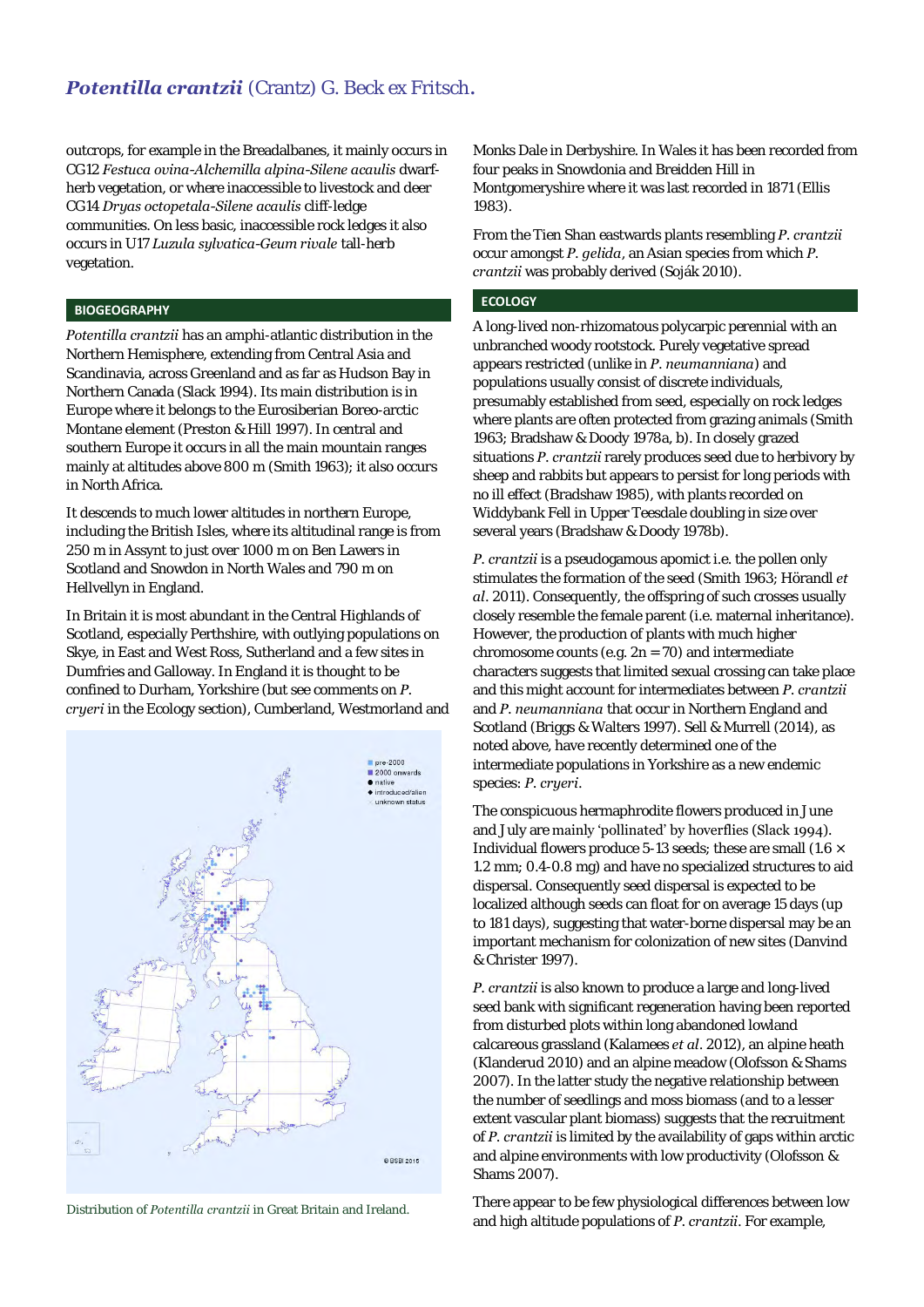### **Potentilla crantzii** (Crantz) G. Beck ex Fritsch.

Kudo *et al*. (2001) found no significant differences in leaf mass or leaf longevity along climatic gradient from subalpine to alpine conditions, although there was a significant increase in leaf nitrogen content in colder climates along with all other herbaceous species studied. Indeed, exposure of *P. crantzii* to higher temperatures has been shown to increase relative growth rates, arbuscular mycorrhizal infections and photosynthetic nitrogen-use efficiency, but decrease shoot nitrogen content (Kytöviita & Ruotsalainen 2007).

Although *P. crantzii* shows abundant arbuscular mycorrhizal infection in the field, experimental inoculation with *Glomus claroideum* produced no benefit in terms of plant growth and nutrient acquisition at 12˚C but increased phosphorous capture and photosynthetic nitrogen-use efficiency at 17˚C (Kytöviita & Ruotsalainen 2007). *P. crantzii* has been shown to respond positively to increased nutrient levels (but not simulated warming) in an alpine heath, both in terms of abundance (Klanderud 2008) and seedling recruitment (Klanderud 2010)

### **THREATS**

Within open habitats (i.e. pastures, meadows, heaths, etc.) both over- and under-grazing would appear to be the main threats to *P. crantzii*, as too little is likely to restrict sites for recruitment and too much will reduce seed production. Populations on rock outcrops and ledges are probably less susceptible, although small populations are likely to be more susceptible to stochastic events such as rock-falls as well as damage from recreational activities (e.g. erosion, disturbance, etc.).

#### **MANAGEMENT**

*Potentilla crantzii* appears to rely on disturbance to create gaps for recruitment. For example in parts of Finland it is confined to cattle grazed pastures but is absent from abandoned pastures or abandoned pastures where grazing had been reintroduced (Pykälä 2005). In addition, experimental disturbance to reduce the cover of mosses increased local colonization, seedling emergence and recruitment of *P. crantzii* in alpine meadows in Sweden (Olofsson & Shams 2007). Some form of grazing, rather than mowing, preferably avoiding the main flowering period, is therefore likely to be essential to ensure survival on many sites.

### **REFERENCES**

- Bradshaw, M.E. & Doody, J.P. 1978a. Population-dynamics and biology. In: A.R. Clapham (ed.), *Upper Teesdale. The Area and its Natural History*, pp.48-63. Collins, London.
- Bradshaw, M.E. & Doody, J.P. 1978b. Plant population studies and their relevance to nature conservation. *Biological Conservation* 14: 223-242.
- Bradshaw, M.E. 1985. Studies on the flora of Teesdale. *The Naturalist* 110: 3-21.
- Briggs, D. & Walters, S.M. 1997. *Plant Variation and Evolution*, third edition. Cambridge University Press, Cambridge.
- Danvind, M. & Christer, N. 1997. Seed floating ability and the distribution of alpine plants along a northern Swedish river. *Journal of Vegetation Science* 8: 271-276.
- Ellis, R.G. 1983. *Flowering Plants of Wales. National Museums* Wales, Cardiff.
- Hörandl, E., Doběs, C, Suda, J., Vít, P., Urfus, T., Temsch, E.M., Cosendai, A-C., Wagner, J. & Ladinig, U. 2011. Apomixis is not prevalent in subnival to nival plants of the European Alps. *Annals of Botany* 108: 381-390.
- Kalamees, R., Püssa, K., Zobel, K. & Zobel, M. 2012. Restoration potential of the persistent soil seed bank in successional calcareous (alvar) grasslands in Estonia. *Applied Vegetation Science* 15: 208-218.
- Klanderud, K. 2008. Species-specific responses of an alpine plant community under simulated environmental change. *Journal of Vegetation Science* 19: 363-372.
- Klanderud, K. 2010. Species recruitment in alpine plant communities: the role of species interactions and productivity. *Journal of Ecology* 98: 1128-1133.
- Kudo, G., Molau, U. & Wada, N. 2001. Leaf-trait variation of tundra plants along a climatic gradient: an integration of responses in evergreen and deciduous species. *Arctic, Antarctic and Alpine Research* 33: 181-190.
- Kytöviita, M-M. & Ruotsalainen, A.L. 2007. Mycorrhizal benefit in two low arctic herbs increases with increasing temperatures. *American Journal of Botany* 94: 1309-1315.
- McCosh, D.J. 2002. *Potentilla crantzii*. In: C.D. Preston, D.A. Pearman & T.D. Dines (eds & comps), *New Atlas of the British and Irish Flora*, Pp. 300. Oxford University Press, Oxford.
- Olofsson, J. & Shams, H. 2007. Determinants of plant species richness in an alpine meadow. *Journal of Ecology* 95: 916- 925.
- Poland, J. & Clement, E. 2009. *The Vegetative Key to the British flora*. Botanical Society of the British Isles (BSBI), London.
- Preston, C.D. & Hill, M.O. 1997. The geographical relationships of British and Irish vascular plants. *Botanical Journal of the Linnean Society* 124: 1-120.
- Pykälä, J. 2005. Plant species responses to cattle grazing in mesic semi-natural grassland. *Agriculture, Ecosystems and Environment* 108: 109-117.
- Sell, P. & Murrell, G. 2014. *Flora of Great Britain and Ireland. Volume 2.* Capparaceae-Rosaceae. Cambridge University Press, Cambridge.
- Slack, A. 1994. *Potentilla crantzii* (Crantz) G. Beck ex Fritsch. Alpine Cinquefoil, in A. Stewart, D.A. Pearman & C.D.